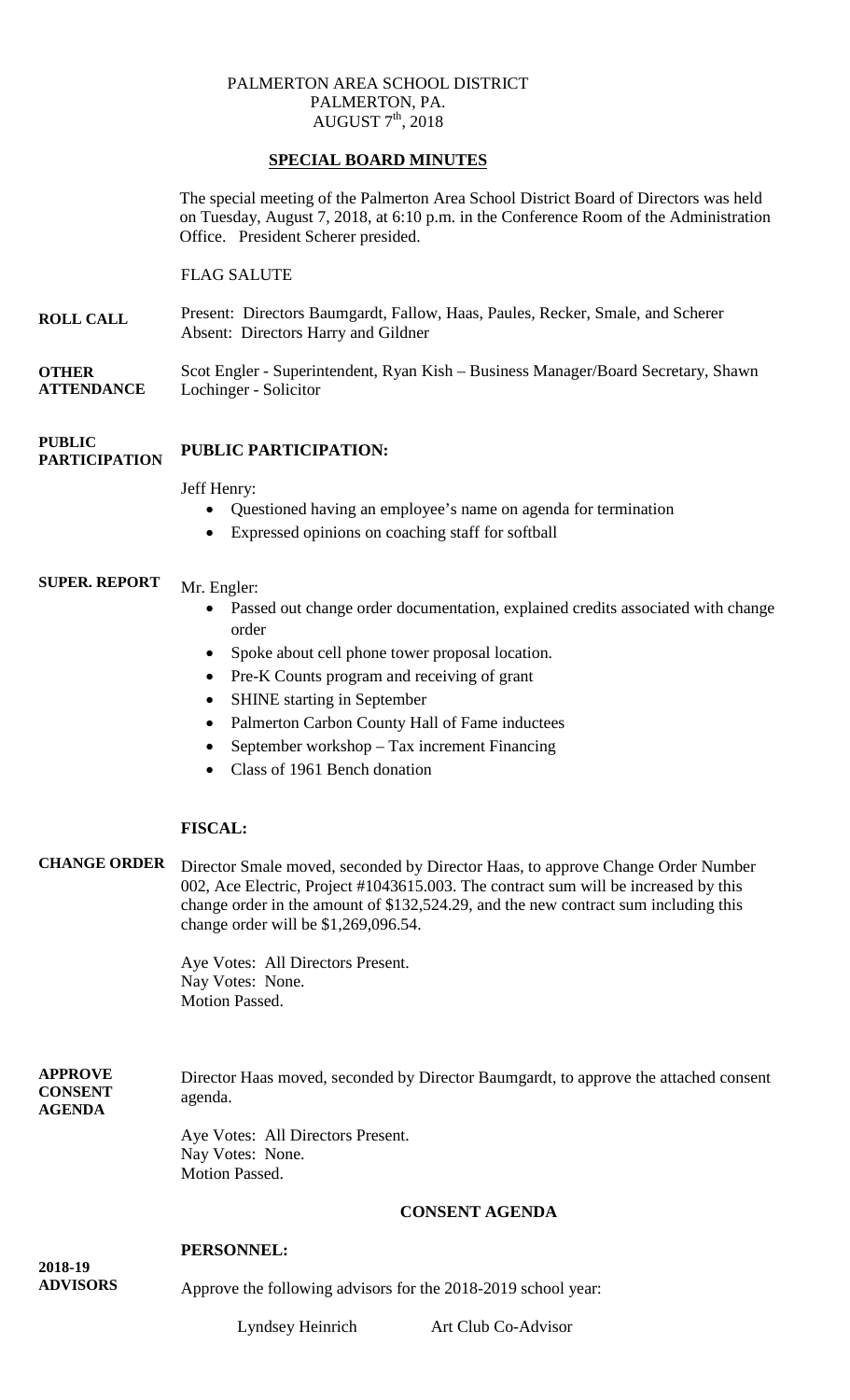|                    | Miranda Allen                                                                           | Art Club Co-Advisor                                               |  |  |
|--------------------|-----------------------------------------------------------------------------------------|-------------------------------------------------------------------|--|--|
|                    | Vicki McHugh                                                                            | <b>Aevidum Advisor</b>                                            |  |  |
|                    | Robert Falkenstein                                                                      | <b>Avenger Advisor</b>                                            |  |  |
|                    | Thomas Heinick                                                                          | <b>Band Advisor Concert</b>                                       |  |  |
|                    | Natalie Madeira                                                                         | <b>Chorus Advisor</b>                                             |  |  |
|                    | Craig Borland                                                                           | Class of 2019 – Senior Class Advisor                              |  |  |
|                    | Dawn Burke                                                                              | Class of $2020 -$ Junior Class Co-Advisor                         |  |  |
|                    | Tammy Muniz                                                                             | Class of 2020 – Junior Class Co-Advisor                           |  |  |
|                    | <b>Travis Fink</b>                                                                      | Class of 2021 – Sophomore Class Co-Advisor                        |  |  |
|                    | <b>Tammy Muniz</b>                                                                      | Class of 2021 – Sophomore Class Co-Advisor                        |  |  |
|                    | <b>Robert Falkenstein</b>                                                               | Class of 2022 – Freshman Class Advisor                            |  |  |
|                    | <b>Chrissy Rehatchek</b>                                                                | Color Guard                                                       |  |  |
|                    | <b>Brent Harris</b>                                                                     | Drama Club Advisor                                                |  |  |
|                    | <b>Michael Gombert</b>                                                                  | <b>Environmental Club Co-Advisor</b>                              |  |  |
|                    | Paul McArdle                                                                            | <b>Environmental Club Co-Advisor</b>                              |  |  |
|                    | Jennifer Danzeisen                                                                      | <b>FBLA Co-Advisor</b>                                            |  |  |
|                    | Kerry Palumbo                                                                           | <b>FBLA Co-Advisor</b>                                            |  |  |
|                    | Chris Walkowiak                                                                         | <b>Gridiron Club Advisor</b>                                      |  |  |
|                    | Jose Elvir                                                                              | <b>International Travelers' Club Advisor</b>                      |  |  |
|                    | <b>Tammy Muniz</b>                                                                      | <b>LEO Club Co-Advisor</b>                                        |  |  |
|                    | <b>Travis Fink</b>                                                                      | <b>LEO Club Co-Advisor</b>                                        |  |  |
|                    | Whitney Kern                                                                            | Library Book Club Advisor                                         |  |  |
|                    | Thomas Heinick                                                                          | <b>Marching Band Director</b>                                     |  |  |
|                    | Marcia Heinick                                                                          | Marching Band Assistant Director                                  |  |  |
|                    | Jennifer Danzeisen                                                                      | <b>Mock Trial Advisor</b>                                         |  |  |
|                    | Alex Knoll                                                                              | <b>National Honor Society Advisor</b>                             |  |  |
|                    | <b>Bonnie Tavella</b>                                                                   | <b>Oratory Advisor</b>                                            |  |  |
|                    | Miranda Allen                                                                           | <b>PAAC</b> Advisor                                               |  |  |
|                    | Alex Knoll                                                                              | Scholastic Scrimmage Advisor                                      |  |  |
|                    | Alex Knoll                                                                              | Souled Out Club Advisor                                           |  |  |
|                    | <b>Brent Harris</b>                                                                     | <b>Stage Maintenance Advisor</b>                                  |  |  |
|                    | <b>Brandyn Miller</b>                                                                   | Asst. Stage Maintenance Advisor                                   |  |  |
|                    | Jeana Baumgardt                                                                         | <b>Student Council Co-Advisor</b>                                 |  |  |
|                    | Joshua Nenscel                                                                          | <b>Student Council Co-Advisor</b>                                 |  |  |
|                    | <b>Robert Falkenstein</b>                                                               | Video Club Advisor                                                |  |  |
|                    | <b>Robert Falkenstein</b>                                                               | <b>Yearbook Advisor</b>                                           |  |  |
|                    | Patricia Boyd                                                                           | <b>ACE Advisor</b>                                                |  |  |
|                    | Kevin Young                                                                             | Jr. High Council Co-Advisor                                       |  |  |
|                    | Christopher Kery                                                                        | Jr. High Council Co-Advisor                                       |  |  |
|                    | Kevin Kolodziejski                                                                      | Jr. High Yearbook Advisor                                         |  |  |
|                    | Brianna Carroll                                                                         | National Jr. High Honor Society Advisor                           |  |  |
|                    | Laura Cressley                                                                          | Jr. High Chorus Director/ Jr. High Band Advisor                   |  |  |
|                    | Holly Hausman Sell                                                                      | CAC, Grades K $& 1$                                               |  |  |
|                    | Roberta Yeager                                                                          | CAC, Grades $2 \& 3$                                              |  |  |
|                    | Meghan Barclay                                                                          | CAC, Grade 4                                                      |  |  |
|                    | Deanna Isles                                                                            | CAC, Grade 5                                                      |  |  |
|                    | Monique Hofford                                                                         | CAC, Grade 6                                                      |  |  |
|                    | Carole Burkhardt                                                                        | <b>Elementary Chorus</b>                                          |  |  |
|                    | <b>Lynn Sutton</b>                                                                      | <b>Environmental Club</b>                                         |  |  |
|                    | Monique Hofford                                                                         | <b>Sixth Sense</b>                                                |  |  |
| 2018-19            | Pamela Andrews                                                                          | Yearbook                                                          |  |  |
| <b>TEACHER</b>     |                                                                                         |                                                                   |  |  |
| <b>MENTORS</b>     | Approve the following Mentors for new teachers for the 2018-2019 school year:           |                                                                   |  |  |
|                    | Katie Gilmartin for Tyler Svetik                                                        |                                                                   |  |  |
|                    | Amy Negley for Brianna Bush                                                             |                                                                   |  |  |
|                    | Jessica Silfies for Rachel Harry                                                        |                                                                   |  |  |
| <b>BAYADA</b>      | Trisha Green for Kristina Himmelwright                                                  |                                                                   |  |  |
| <b>CONTRACT</b>    | Kathryn McKeon for Adrienne Pelo                                                        |                                                                   |  |  |
|                    |                                                                                         |                                                                   |  |  |
| <b>RESIGNATION</b> | Approve Bayada Nursing contract for the 2018-2019 school year. (Enclosure)              |                                                                   |  |  |
| <b>CAFETERIA</b>   | Approve resignation of Patricia Steigerwalt, HS cafe employee, effective June 30, 2018. |                                                                   |  |  |
| <b>EMPLOYEES</b>   |                                                                                         |                                                                   |  |  |
|                    | Approve the following cafeteria employees, effective August 28,2018:                    |                                                                   |  |  |
|                    | Gail Keglow- \$12.68/hour at Palmerton Junior High                                      |                                                                   |  |  |
|                    | Becky Adams- \$12.68/hour at Towamensing Elementary                                     |                                                                   |  |  |
|                    |                                                                                         | Anna Catania- \$13.93/hour (Team Leader) at Palmerton Junior High |  |  |
|                    |                                                                                         | Suzanne Schaffer- \$12.68/hour at Palmerton High School           |  |  |
|                    |                                                                                         | Lisa Steigerwalt- \$12.68/hour at Palmerton Jr. High              |  |  |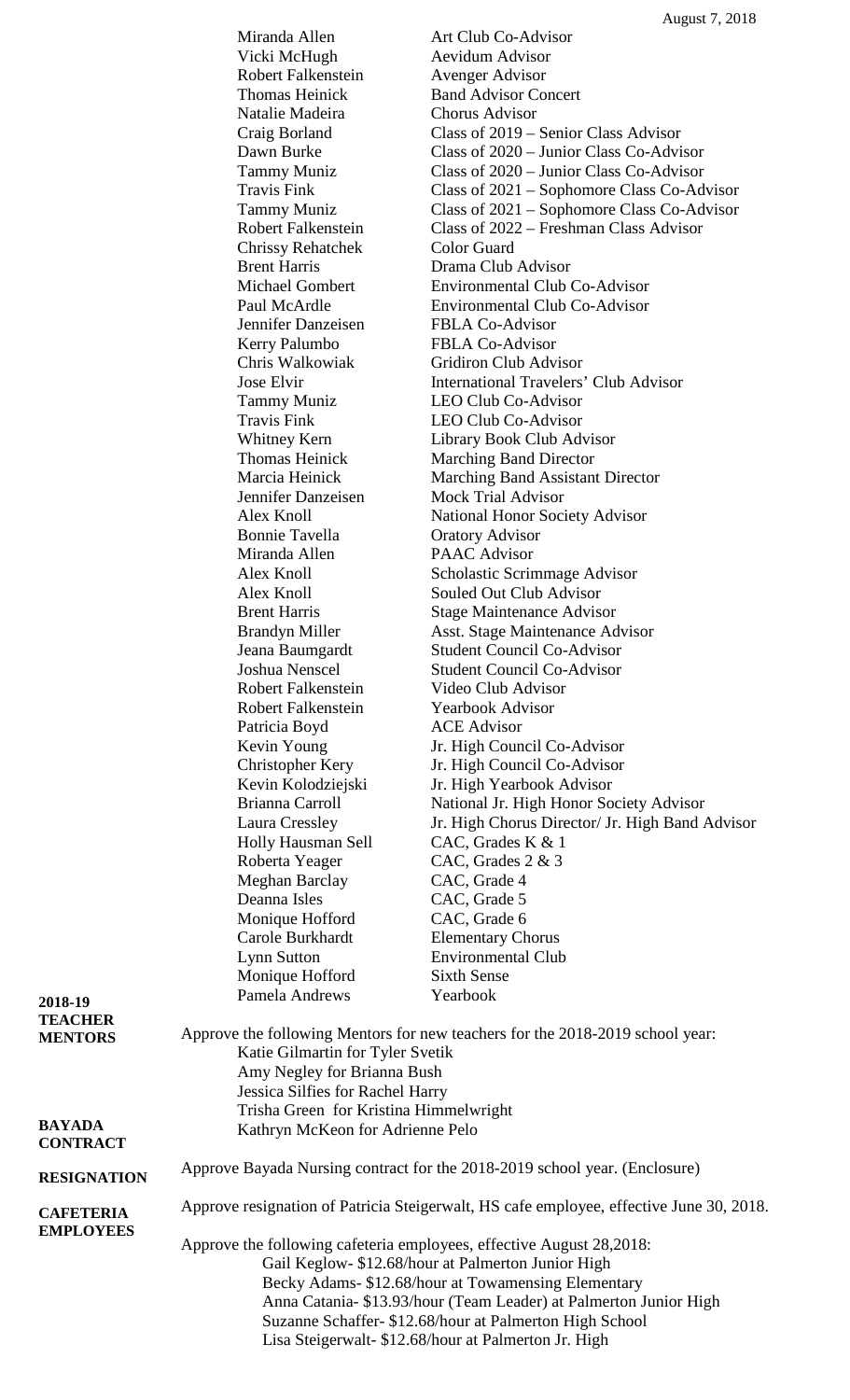|                                    |                                                                                         |                                           | August 7, 2018 |  |  |  |
|------------------------------------|-----------------------------------------------------------------------------------------|-------------------------------------------|----------------|--|--|--|
| <b>SUBSTITUE</b>                   | Lisa Wentz- \$12.68/hour at Palmerton HS                                                |                                           |                |  |  |  |
| <b>REMOVAL</b>                     | Remove Heather Krey from our substitute teacher list                                    |                                           |                |  |  |  |
|                                    |                                                                                         |                                           |                |  |  |  |
|                                    | Approve the following extracurricular positions for the 2018-2019 school year:          |                                           |                |  |  |  |
|                                    | Dan Frable                                                                              | 2/3 salary Asst. Football Coach           | \$2,637.36     |  |  |  |
|                                    | Jericho Burger                                                                          | 1/3 salary Asst. Football Coach           | \$1,358.64     |  |  |  |
|                                    | <b>Bill Zeky</b>                                                                        | Asst. Cross Country Coach                 | \$2,636.00     |  |  |  |
|                                    | Lauren Michalik                                                                         | Asst. Field Hockey Coach                  | \$2,636.00     |  |  |  |
|                                    | Tara Frantz                                                                             | 1/3 Salary MS Field Hockey Coach \$896.24 |                |  |  |  |
|                                    | <b>Taryn Burke</b>                                                                      | Volunteer Field Hockey Coach              |                |  |  |  |
| <b>CUSTODIAN</b>                   | Lydia Anthony                                                                           | Volunteer Field Hockey Coach              |                |  |  |  |
| <b>HIRED</b>                       | Approve Kevin Weaver as a Full-time custodian, at a salary of \$41,345 effective August |                                           |                |  |  |  |
|                                    | 13, 2018.                                                                               |                                           |                |  |  |  |
| <b>RETIREMENT</b>                  |                                                                                         |                                           |                |  |  |  |
| <b>ELEMENTARY</b>                  | Approve the retirement of Tracy Learn, cafeteria employee, effective July 16, 2018      |                                           |                |  |  |  |
| <b>SUB</b>                         | Approve Tara Marques as an Elementary substitute teacher, substitute IA and substitute  |                                           |                |  |  |  |
|                                    | secretary, effective September 4, 2018                                                  |                                           |                |  |  |  |
| <b>GRIEVANCE</b>                   |                                                                                         |                                           |                |  |  |  |
| <b>DENIED</b>                      | <b>OTHER:</b>                                                                           |                                           |                |  |  |  |
|                                    | Deny grievance No 2018-06272018.                                                        |                                           |                |  |  |  |
| <b>ATHLETIC</b><br><b>HANDBOOK</b> |                                                                                         |                                           |                |  |  |  |
|                                    | Approve the 2018-2019 Athletic Handbook and Athletic Training Honor Code.               |                                           |                |  |  |  |
| <b>ATHLETIC</b>                    | (Enclosure)                                                                             |                                           |                |  |  |  |
| <b>TICKETS</b>                     | Approve the Athletic Ticket prices for the 2018-2019 school year.                       |                                           |                |  |  |  |
| <b>GRADUTATION</b>                 | A coant the status that student #19096 and student #19229 have completed the graduation |                                           |                |  |  |  |

**REQUIREMENTS MET CHEERING**  Accept the status that student #18086 and student #18238 have completed the graduation requirements set forth by the Pennsylvania Department of Education and the Board of Education of the Palmerton Area School District.

**CLUB DONATIONS** Accept the donation for the Cheering Parents' Club for \$4,679.65 for shoes and warm ups.

# **END OF CONSENT AGENDA**

|                                                                                                                         | <b>PERSONNEL:</b>                                                                                                                                                                                          |                                   |                                 |            |  |
|-------------------------------------------------------------------------------------------------------------------------|------------------------------------------------------------------------------------------------------------------------------------------------------------------------------------------------------------|-----------------------------------|---------------------------------|------------|--|
| <b>EMPLOYEE</b><br><b>DISMISSAL</b>                                                                                     | Director Haas moved, seconded by Director Scherer, to approve the dismissal for cause<br>of Chase Brown from employment as a custodian in the Palmerton Area School District,<br>effective August 7, 2018. |                                   |                                 |            |  |
|                                                                                                                         | Nay Votes: None.<br><b>Motion Passed.</b>                                                                                                                                                                  | Aye Votes: All Directors Present. |                                 |            |  |
| <b>SOFTBALL</b>                                                                                                         |                                                                                                                                                                                                            |                                   |                                 |            |  |
| <b>COACHES</b><br>Director Haas moved, seconded by Director Smale, to take the softball coach motions off<br>the table. |                                                                                                                                                                                                            |                                   |                                 |            |  |
|                                                                                                                         |                                                                                                                                                                                                            | Aye Votes: All Directors Present. |                                 |            |  |
|                                                                                                                         | Nay Votes: None.                                                                                                                                                                                           |                                   |                                 |            |  |
|                                                                                                                         | Motion Passed.                                                                                                                                                                                             |                                   |                                 |            |  |
|                                                                                                                         |                                                                                                                                                                                                            |                                   |                                 |            |  |
|                                                                                                                         | Director Smale moved, seconded by Director Haas, to approve the following Coaches                                                                                                                          |                                   |                                 |            |  |
|                                                                                                                         |                                                                                                                                                                                                            | for the 2018-2019 school year:    |                                 |            |  |
|                                                                                                                         |                                                                                                                                                                                                            | <b>Bob Hock</b>                   | <b>Head Coach Softball</b>      | \$4,014.00 |  |
|                                                                                                                         |                                                                                                                                                                                                            | Rodney Strohl                     | 1/2 Asst. Softball Coach        | \$1,318.00 |  |
|                                                                                                                         |                                                                                                                                                                                                            | Nikki Boccia                      | 1/2 Asst. Softball Coach        | \$1,318.00 |  |
|                                                                                                                         |                                                                                                                                                                                                            | Phil Acker                        | 1/2 Asst. Softball Coach        | \$1,318.00 |  |
|                                                                                                                         |                                                                                                                                                                                                            | Charlie Kistler                   | 1/2 Asst. Softball Coach        | \$1,318.00 |  |
|                                                                                                                         |                                                                                                                                                                                                            | Tori Gollie                       | <b>Volunteer Softball Coach</b> |            |  |
|                                                                                                                         |                                                                                                                                                                                                            |                                   |                                 |            |  |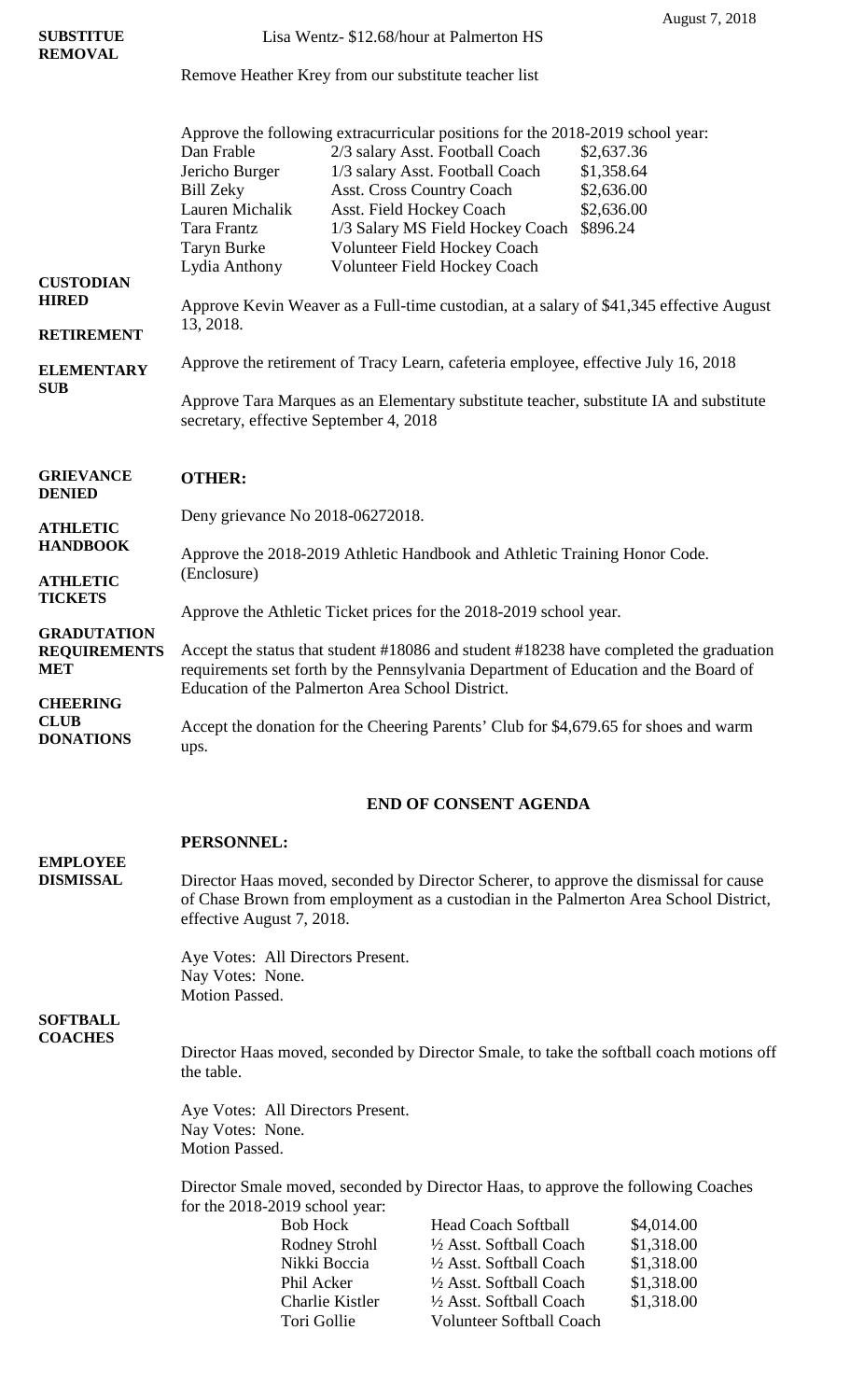|                                               | Aye Votes: Directors Baumgardt, Fallow, Haas, Recker, Smale, and Scherer<br>Nay Votes: Director Paules<br>Motion Passed.                                                               |
|-----------------------------------------------|----------------------------------------------------------------------------------------------------------------------------------------------------------------------------------------|
| <b>VOLUNTEER</b>                              |                                                                                                                                                                                        |
| <b>SOFTBALL</b><br><b>COACH</b>               | Director Haas moved, seconded by Director Baumgardt, to approve Brian Recker as a<br>volunteer Softball coach for the 2018-2019 school year.                                           |
| 2/3 MS FIELD<br><b>HOCKEY</b><br><b>COACH</b> | Aye Votes: Directors Baumgardt, Fallow, Haas, Paules, Smale, and Scherer<br>Nay Votes: None<br><b>Abstentions: Director Recker</b><br>Motion Passed.                                   |
|                                               | Director Smale moved, seconded by Director Recker, to approve Melissa Kohler as a 2/3<br>Salary MS Field Hockey Coach for the 2018-2019 school year at the stipend of<br>\$1,739.76.   |
|                                               | Aye Votes: Directors Baumgardt, Fallow, Haas, Paules, Recker, Smale<br>Nay Votes: None<br><b>Abstentions: Director Scherer</b><br>Motion Passed.                                       |
|                                               | <b>OTHER:</b>                                                                                                                                                                          |
| <b>BUS DRIVERS</b>                            | Director Baumgardt moved, seconded by Director Haas, to approve 2018-19 Bus<br>Drivers.                                                                                                |
|                                               |                                                                                                                                                                                        |
| <b>EAP CONTRACT</b>                           | Aye Votes: All Directors Present.<br>Nay Votes: None.<br>Motion Passed.                                                                                                                |
|                                               | Director Baumgardt moved, seconded by Director Haas, to approve the EAP contract<br>with Preferred EAP, effective July 1, 2018 through June 30, 2021.                                  |
| <b>PSBA POLICY</b><br><b>MERGE</b>            | Aye Votes: All Directors Present.<br>Nay Votes: None.<br>Motion Passed.                                                                                                                |
|                                               | Director Smale moved, seconded by Director Baumgardt, to approve the 1st reading of<br>PSBA policy merge (300) Employees.                                                              |
|                                               | Aye Votes: All Directors Present.<br>Nay Votes: None.<br>Motion Passed.                                                                                                                |
|                                               |                                                                                                                                                                                        |
| <b>PUBLIC</b><br><b>PARTICIPATION</b>         | PUBLIC PARTICIPATION:                                                                                                                                                                  |
|                                               | Patricia Woginrich:<br>Questioned school security improvements and school resource officers in the<br>District                                                                         |
|                                               | <b>Constance Banko:</b><br>Thinks that the Junior High building design is unnecessary.<br>$\bullet$<br>Questioned who approved the vaulted ceilings and window placement.<br>$\bullet$ |
|                                               | <b>Richard Banko:</b><br>Asked the board to consider having teachers carry firearms.<br>$\bullet$<br>Observed gates open at construction site and high weeds.<br>$\bullet$             |
|                                               | Jeff Henry:<br>Questioned when the public can use the track<br>Disappointed in board for approving change order without reading documentation<br>passed out during meeting             |
|                                               | Audrey Larvey:                                                                                                                                                                         |

• Questioned the specific language in the change order